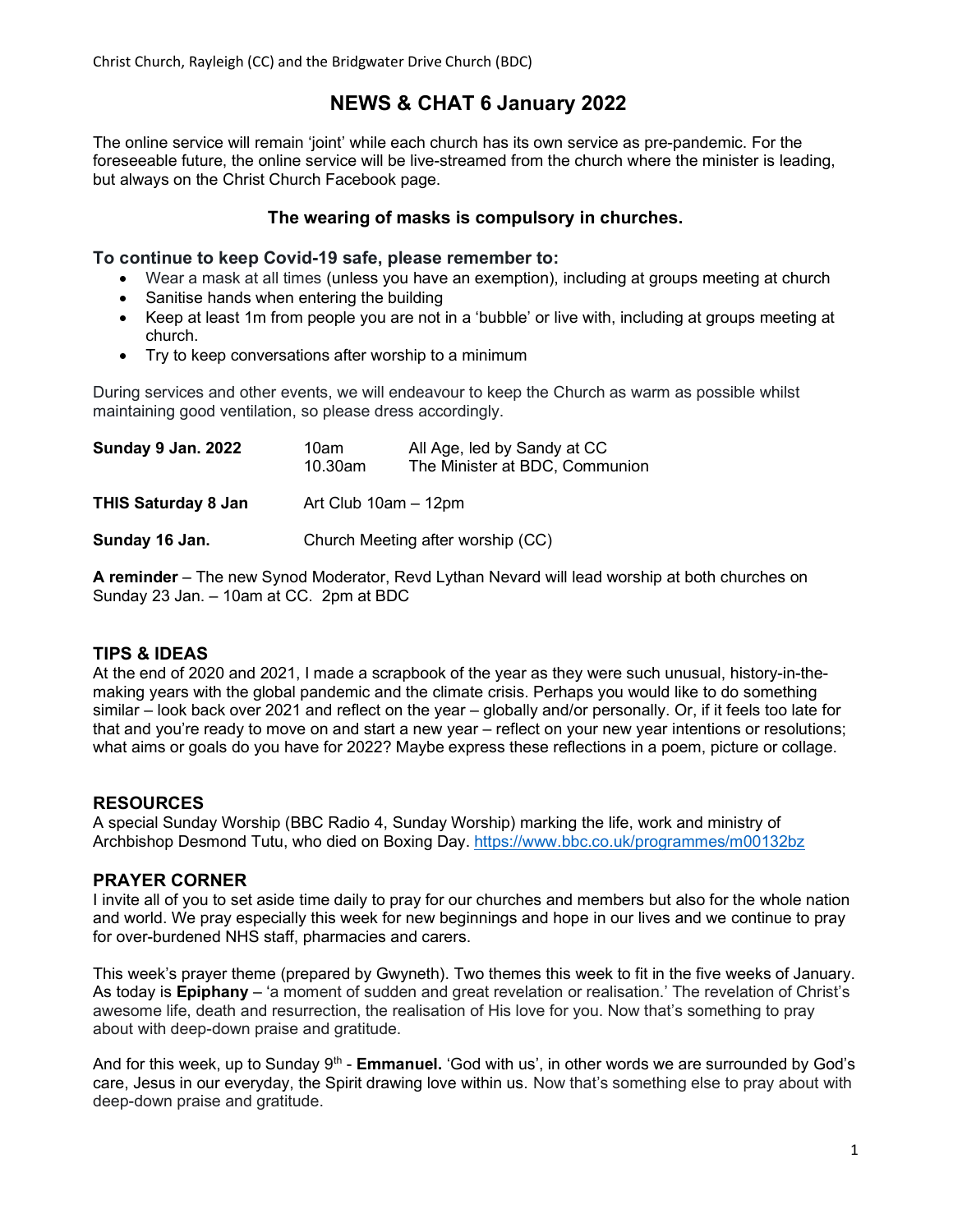#### Particular prayer requests this week:

Bruce, Ian's friend in Canada Leeann, Pauline D's daughter Audrey **Sheila S** Phil and Grace Phil and Grace Peter C Beth, Bill & Elizabeth G Joy and Steve A Peter and Jacquie – friends of Di Melodie S (Concord Club)



Phil is back in hospital undergoing tests. We would appreciate your prayers. Penny

# TODAY IS EPIPHANY

A great revelation – in this case of Christ. Also, the day we celebrate the arrival of the Magi to visit Jesus.

In some countries Epiphany is very much celebrated, with special food and children receiving gifts. Across the continents, Epiphany is celebrated in various ways such as processions of the Three Wise Men, gift giving, a present-delivering witch, jumping into freezing water, and cakes with a hidden secret. Here are a few examples:

- In Spain, and many Latin American countries, children generally receive presents from the Three Wise Men, rather than Santa Claus, and they leave shoes outside the door on the night of the 5th to be filled with gifts.
- Many countries have parades Warsaw, Poland has Kings on camels, a few llamas, and even a Chinese dragon as part of its procession.
- Much of Latin America also celebrates Epiphany, or Día de los Reyes, and it's often given greater importance than Christmas. On the 6th, there are big processions, such as the one in Lima, Peru where the highlight is three policemen dressed as the Three Wise Men who ride on horseback through the streets.
- In New Orleans, as well as across the south-eastern region of the US, Epiphany is celebrated with the baking and eating of cakes. These round King Cakes decorated with coloured sugar contain a little figurine or token, and whoever finds it in their slice of cake is responsible for making the King Cake the next year.
- The Orthodox version of Epiphany celebrations, involves stripping down to swimming trunks and diving into icy water, such as the Golden Horn in Istanbul. Participants aim to retrieve a wooden crucifix that has been thrown in by the priest. It's believed that catching the cross will bring health and prosperity, and hopefully protect from pneumonia. In Bulgaria, the icy water dip goes one step further. Before the priest throws the cross into the water, a band of pipers and drummers jump in and begin to play. Groups of people also dance around in big circles in the water.